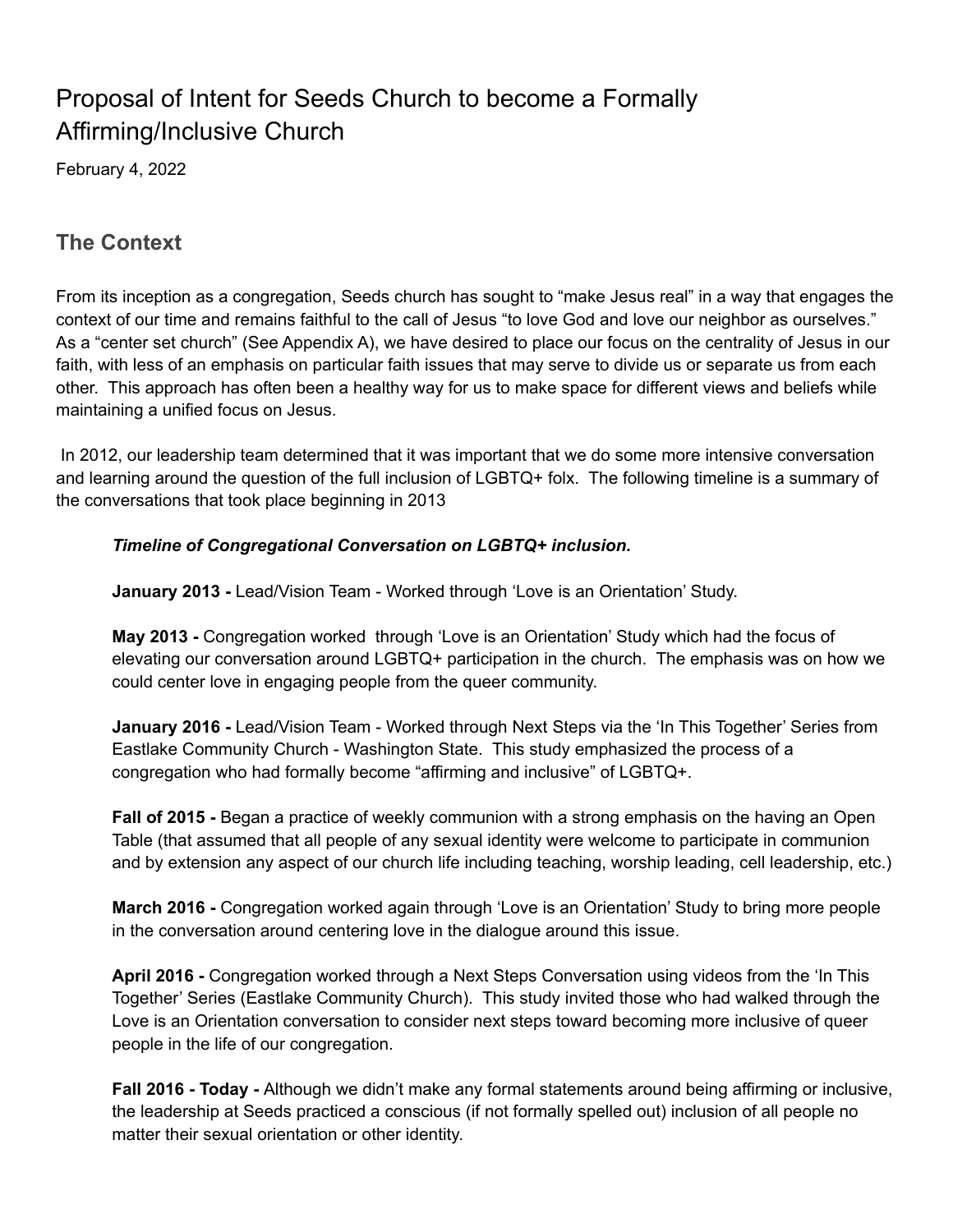**Spring 2019 -** As part of our 20th year anniversary and Next20 conversation the congregational conversation affirmed our commitment to living out our values of being Open, Connected and Responsive, and people raised the need to increase our welcome to diverse groups and people, with specific emphasis on welcoming and developing our relationships with the LGBTQ+ communities.

Throughout this process, we have held firm to our commitment to "make Jesus real" and to live out our core values to be open, connected and responsive. Although this process has been a very healthy conversation in our community, the leadership at Seeds believe it is time to move with purpose by becoming more explicit about our commitment to full inclusion of LGBTQ+ people in our church life and that it is time to formalize our affirming posture as a congregation.The driving force in this step is for the safety of our friends and family members in the LGBTQ+ community. As we listened to LGBTQ+ voices within and outside of Seeds, and asked what THEY would need to enter a church, the number one response was of clear articulation that they were included and would be safe there. In this case, it is not enough to let our actions speak for us, we must also speak honestly and clearly about our willingness to make space for those who identify within the LGBTQ+ community.

# **The Proposal**

It is our intention to make a formal statement as a congregation that...

- 1. Seeds Church in its mission to make Jesus real, welcomes all people into full participation regardless of racial or ethnic identity, sexual orientation or gender identity, physical or mental ability, and marital or economic status.
- 2. acknowledges the Treaty 1 land we sit on and our commitment to move towards reconciled relationships with our Indigenous neighbours.
- 3. Provides a visual representation of both commitments ie. Rainbow Flag and a Indigenous Reconciliation image. (See Church Examples in Appendix B)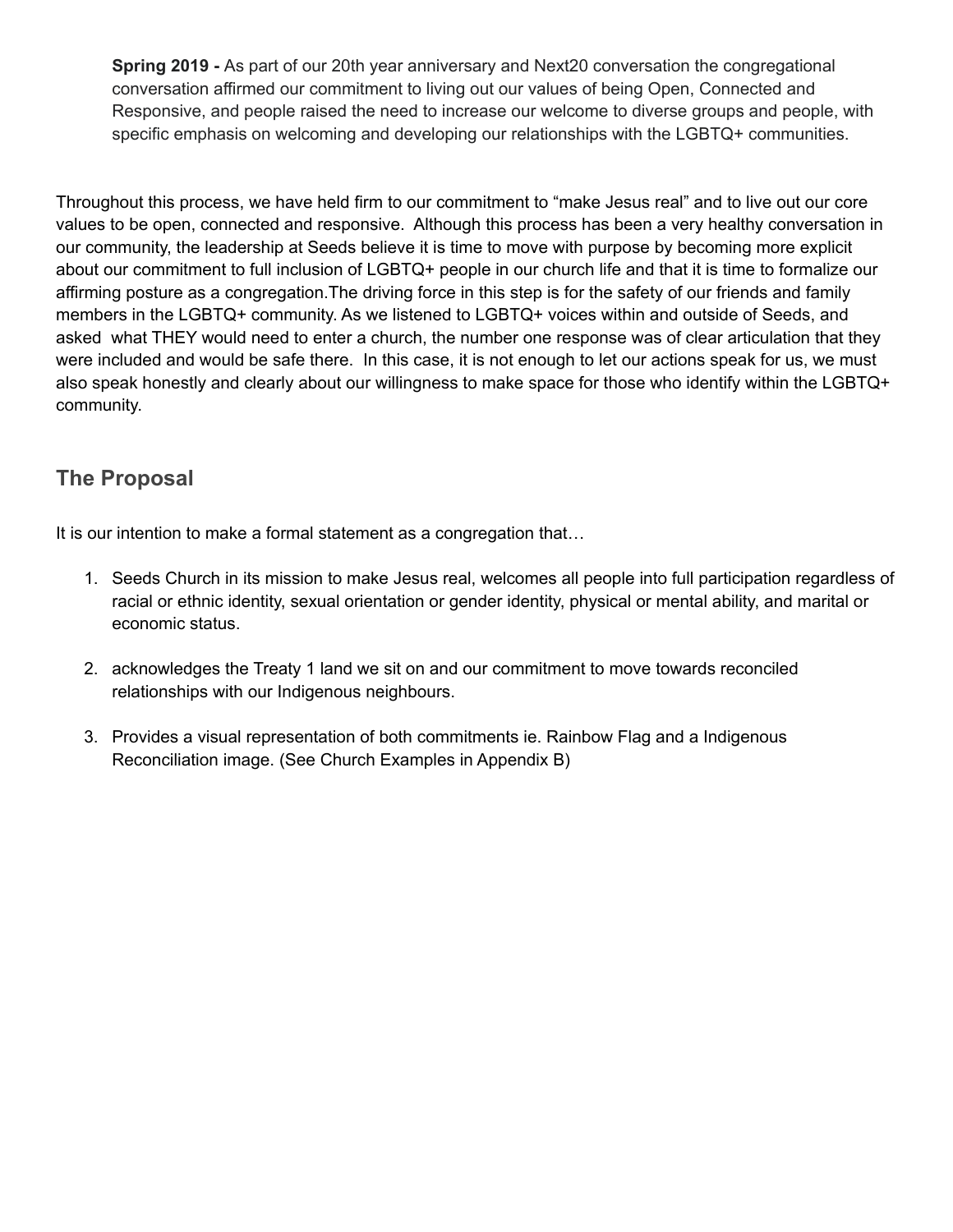# **Appendix A - Being a Centred Set Congregation** *(From the 2016 Church Report)*

### **What do we believe as a church?**

This question is often a very important question asked of any church. Even more important is the reason for asking the question. Many times this question is asked to determine who can be a part of the church and who should be kept out. Because of the tendency for groups of people to articulate who is in and who is out, we have been very careful about how we express our core beliefs as a church.

Throughout its life, Seeds has viewed itself as a *"Centre Set"* community versus a *"Bounded Set"* church.

A bounded set is where we create a boundary, a theological border, a doctrinal fence, and separate those who are inside the fence from those who are outside. It is an "us" versus "them" mentality where everyone on the inside is accepted, loved, and welcomed, while those on the outside are kept away until they can change their beliefs and behaviours to fit the entry requirements.

Most churches are "bounded set" and require that in order for a person to become a part of the life of the church they must adhere to an "in" set of beliefs and practices.

In a centred set church, there are no boundaries. There are no walls. There is no fence. There is no dividing line between "us" and "them," no rules or guidelines to determine who is "in" and who is "out." Everyone is loved, welcomed, and accepted, no matter what. Everyone automatically belongs. A centred set has no boundaries to keep people out, but it does have something compelling at the centre which pulls people in. There are no gatekeepers turning people away, for everyone is on equal footing, being pulled toward the centre.

At the centre of the life of Seeds Church is the life, death and resurrection of Jesus. We teach about Jesus and seek to live our lives in relationship to Jesus. Our purpose statement of "make Jesus real" embodies this commitment and centring around Jesus. The early church of Jesus Christ was known to have the simplest of belief statements: "Jesus Christ is Lord." Later in history, more and more was added to this simple statement of belief and allegiance to Jesus. Of course this clarified and explained more about the one we are centred on, but at the same time it caused division and conflict among the people of the church.



Seeds Church is a Christian Church committed to the faith passed down from the first disciples to our day. We affirm wholeheartedly one of the first written creeds of the church known as the **Apostle's Creed:** *I believe in God, the Father Almighty, Maker of heaven and earth. And in Jesus Christ, His only Son, our Lord,*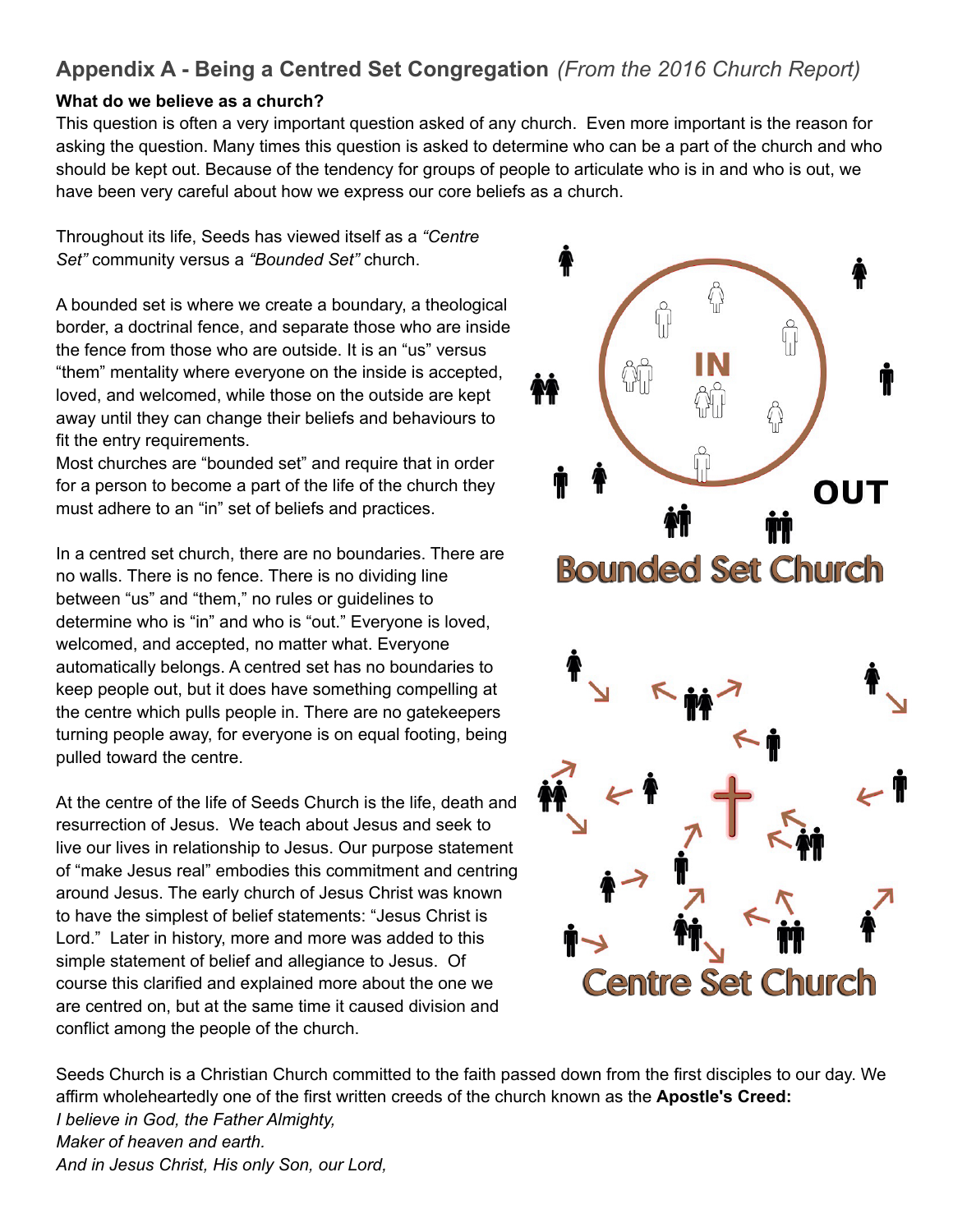*who was conceived by the Holy Spirit, born of the virgin Mary, suffered under Pontius Pilate, was crucified, died and was buried. He descended into hell. On the third day He rose again from the dead. He ascended into heaven and sits at the right hand of God the Father Almighty. From thence He will come to judge the living and the dead. I believe in the Holy Spirit, the holy Christian Church, the communion of saints, the forgiveness of sins, the resurrection of the body, and the life everlasting. Amen*

As members of the Mennonite Church of Manitoba and Canada, we also affirm the Confession of Faith in a Mennonite Perspective (adopted in 1995 in Wichita, Kansas). These statements and affirmations of faith provide needed guidance and a context for conversations about what it means to make Jesus real in our lives. But as guides, they do not create a litmus test for inclusion or a reason to exclude others from participation in the life of Seeds Church. What matters most is a person's commitment to be moving toward the centre of our faith in Jesus Christ; to foster a relationship with Jesus, to take time to listen for the voice of Jesus and to move with purpose as we walk with Jesus.

# **Appendix B - Various Congregational Statements from Other Churches.**

(Comments in Italicized Print) (For Vision Team only)

Sargent Avenue Mennonite Church https://www.samc.ca/

**Congregational Statement on Website** (*Statement is generally inclusive, not just specifically related to LGBTQ+ identity, but also socioeconomic, racial, etc.)*

SAMC seeks to grow as a community of grace, joy and peace so that we can be witnesses to God's love in the world. We invite and welcome all people to join in this vision. As followers of Jesus Christ in the Anabaptist/Mennonite tradition we believe that all people have been created in the image of God. We trust the Holy Spirit is among us and leading us, as we strive to faithfully follow Jesus. We acknowledge our different understandings of Scripture and how these shape our lives, yet we choose to live as a community of love, welcoming into full participation people, of different race, income, sexual identity, family status, ability and other factors that may give rise to division and marginalization. In our diversity, we gather around the Table together to celebrate our unity in Christ.



(*Sargent has also chosen to visually signify their LGBTQ+ inclusion by the display of the Progress Pride Flag. From Wikipedia)*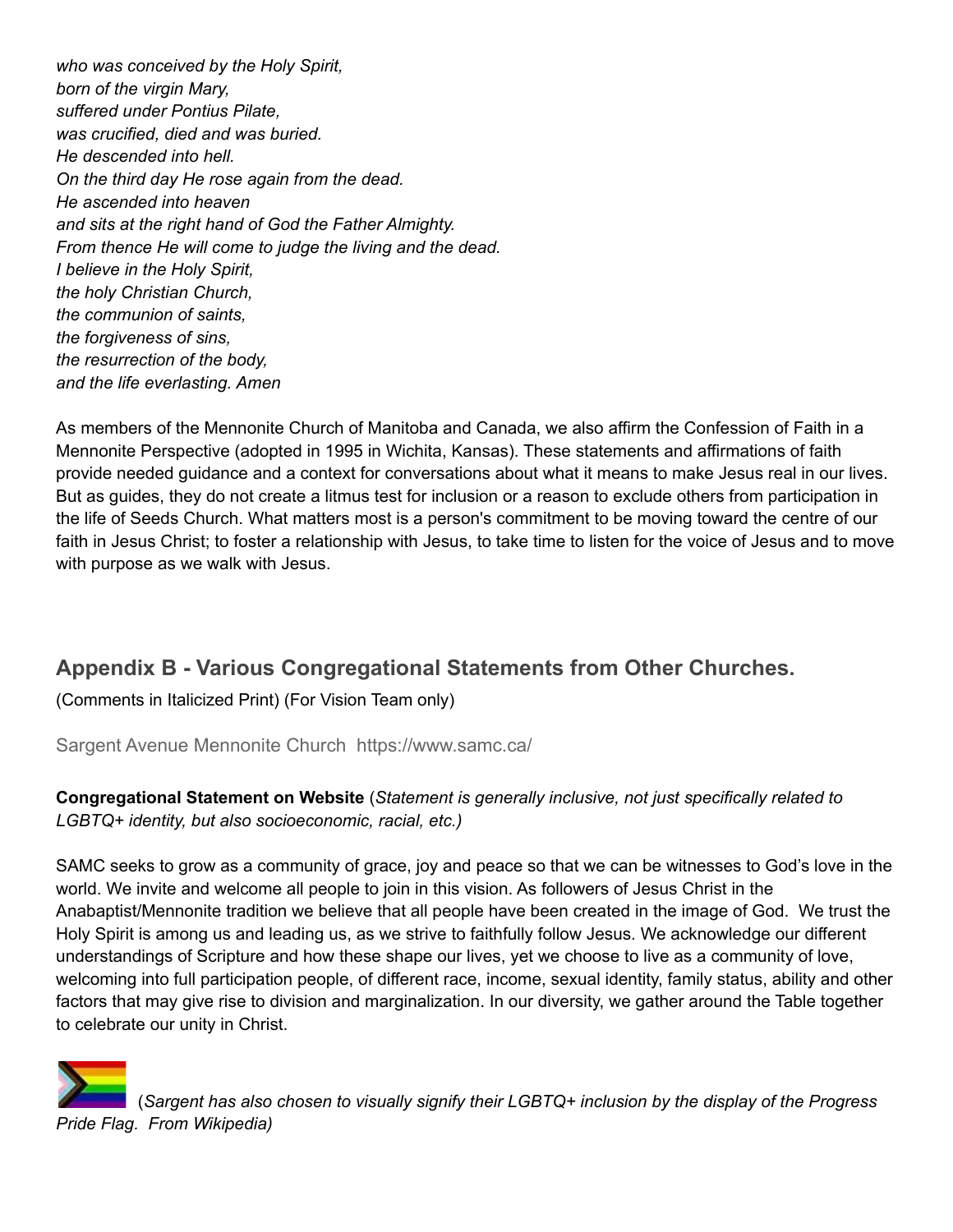"In June 2018 designer [Daniel Quasar](https://en.wikipedia.org/wiki/Daniel_Quasar) released a redesign incorporating elements from both the Philadelphia flag and [trans pride flag](https://en.wikipedia.org/wiki/Transgender_flags) to bring focus on inclusion and progress within the community. The flag design immediately went viral as the *Progress Pride Flag* on social media, prompting worldwide coverage in news outlets.<sup>[\[49\]](https://en.wikipedia.org/wiki/Rainbow_flag_(LGBT)#cite_note-49)[\[50\]](https://en.wikipedia.org/wiki/Rainbow_flag_(LGBT)#cite_note-50)[\[51\]](https://en.wikipedia.org/wiki/Rainbow_flag_(LGBT)#cite_note-51)</sup> While retaining the common six-stripe rainbow design as a base, the "Progress" variation adds a [chevron](https://en.wikipedia.org/wiki/Chevron_(insignia)) along the [hoist](https://en.wikipedia.org/wiki/Hoist_(flag)) that features black, brown, light blue, pink, and white stripes to bring those communities (marginalized [people](https://en.wikipedia.org/wiki/People_of_color) [of color](https://en.wikipedia.org/wiki/People_of_color), trans individuals, and those living with HIV/AIDS and those who have been lost) to the forefront; "the arrow points to the right to show forward movement, while being along the left edge shows that progress still needs to be made."<sup>[\[52\]](https://en.wikipedia.org/wiki/Rainbow_flag_(LGBT)#cite_note-52)</sup>"

### Bethel Mennonite Church Winnipeg https://www.bethelmennonite.ca/

### **Congregational Statement on Website** *(Bethel's statement is simpler and also inclusive other identifiers and includes images of pride and Indigenous Reconciliation)*

With gratitude we acknowledge our gathering on Treaty No.1 land and that we are all treaty people. Imitating the inclusive welcome of Jesus, we seek to be a community marked by the love of God. Regardless of age, race, or sexual orientation, we invite you to make Bethel your spiritual home. Sharing the peace of Christ, together we strive to reveal the realm of God in the world.





### The Bridge Church Abbotsford https://www.thebridgeonline.ca/

Congregational Statement on Website (The Bridge's statement is a call to learn and move in a particular *direction and culminated in a Service of celebration and affirmation in October 2021. Also they chose to include a version of the Progress Pride Flag as well.)*



### Our statement of intent

The Bridge Church desires to "Love God by Loving What God Loves." In order to reflect this, the Steering Team has been in process to become an LGBTQ+ inclusive and affirming church. This summer we will be providing educational opportunities and resources for our community and are planning a special service of welcome in September 2021. We want to ensure we are creating a community where all will feel welcome and loved. These steps bring alignment to the words, actions and values that our community has lived out for years. Our commitment to elevating the Good News of Jesus remains the same.